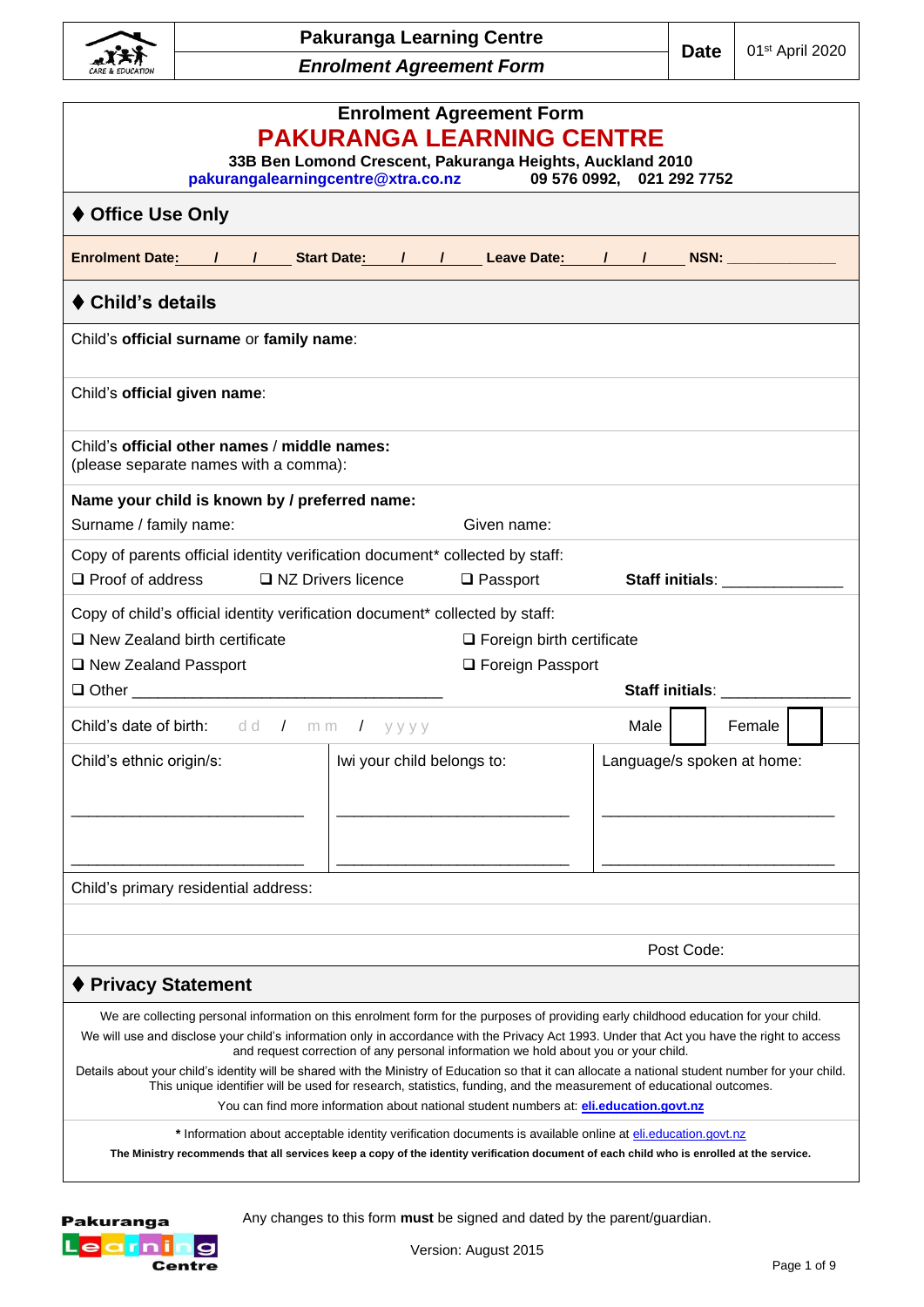

| ♦ Parents / Guardians  |                        |
|------------------------|------------------------|
| 1. Given names:        | 2. Given names:        |
| Surname / family name: | Surname / family name: |
| Address:               | Address:               |
| Post Code:             | Post Code:             |
| Phone (Mobile):        | Phone (Mobile):        |
| Phone (Work):          | Phone (Work):          |
| Profession:            | Profession:            |
| Email:                 | Email:                 |
| Relationship to child: | Relationship to child: |
| 3. Given names:        | 4. Given names:        |
| Surname / family name: | Surname / family name: |
| Address:               | Address:               |
| Post Code:             | Post Code:             |
| Phone (Mobile):        | Phone (Mobile):        |
| Phone (Work):          | Phone (Work):          |
| Profession:            | Profession:            |
| Email:                 | Email:                 |
| Relationship to child: | Relationship to child: |

| Additional person/s who can pick up your child: |                        |  |  |  |  |
|-------------------------------------------------|------------------------|--|--|--|--|
| Given names:                                    | Given names:           |  |  |  |  |
| Surname / family name:                          | Surname / family name: |  |  |  |  |
| Address:                                        | Address:               |  |  |  |  |
| Post Code:                                      | Post Code:             |  |  |  |  |
| Phone (Mobile):                                 | Phone (Mobile):        |  |  |  |  |
| Relationship to child:                          | Relationship to child: |  |  |  |  |

| ♦ Custodial Statement                                                                                             |                                                                                  |
|-------------------------------------------------------------------------------------------------------------------|----------------------------------------------------------------------------------|
| Are there any custodial arrangements concerning your child?                                                       | YES / NO<br>(circle one)                                                         |
| If YES, please give details of any custodial arrangements or court orders (a copy of any court order is required) |                                                                                  |
|                                                                                                                   |                                                                                  |
|                                                                                                                   |                                                                                  |
| Person/s who cannot pick up your child:                                                                           |                                                                                  |
| Name:                                                                                                             | Name:                                                                            |
| Name:                                                                                                             | Name:                                                                            |
| Pakuranga                                                                                                         | Any changes to this form <b>must</b> be signed and dated by the parent/guardian. |
| Le                                                                                                                | Version: August 2015                                                             |

Centre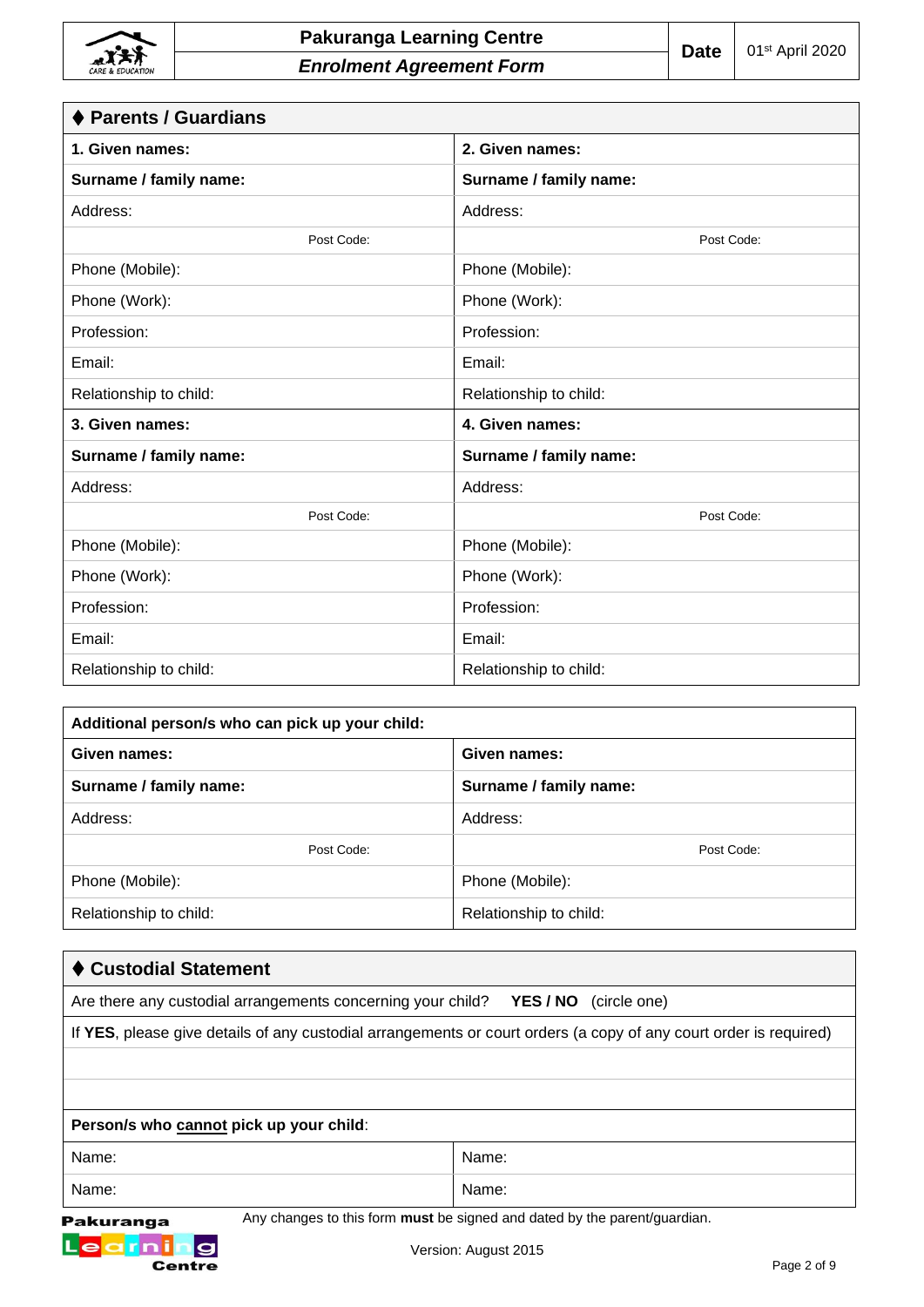| ♦ Additional Emergency Contacts (also able to pick up child) |                        |  |  |  |  |
|--------------------------------------------------------------|------------------------|--|--|--|--|
| 1. Given names:                                              | 2. Given names:        |  |  |  |  |
| Surname / family name:                                       | Surname / family name: |  |  |  |  |
| Address:                                                     | Address:               |  |  |  |  |
| Post Code:                                                   | Post Code:             |  |  |  |  |
| Phone (Mobile):                                              | Phone (Mobile):        |  |  |  |  |
| Phone (Work):                                                | Phone (Work):          |  |  |  |  |
| Relationship to child:                                       | Relationship to child: |  |  |  |  |
| Email:                                                       | Email:                 |  |  |  |  |
| 3. Given names:                                              | 4. Given names:        |  |  |  |  |
| Surname / family name:                                       | Surname / family name: |  |  |  |  |
| Address:                                                     | Address:               |  |  |  |  |
| Post Code:                                                   | Post Code:             |  |  |  |  |
| Phone (Mobile):                                              | Phone (Mobile):        |  |  |  |  |
| Phone (Work):                                                | Phone (Work):          |  |  |  |  |
| Relationship to child:                                       | Relationship to child: |  |  |  |  |
| Email:                                                       | Email:                 |  |  |  |  |

# ⧫ **Child's doctor** Name: Phone: Phone: Phone: Phone: Phone: Phone: Phone: Phone: Phone: Phone: Phone: Phone: Phone: Phone: Phone: Phone: Phone: Phone: Phone: Phone: Phone: Phone: Phone: Phone: Phone: Phone: Phone: Phone: Phone: Phone: Phone: Name of medical centre: Address of medical centre:

### ⧫ **Health**

At Pakuranga Learning Centre, we are committed to ensuring that the correct nutritional and balanced diet to support the development of each child is provided. All meals are included in our fees. For allergy / lifestyle requirement food items that we cannot buy in bulk, there is a surcharge. The surcharge is **\$3 per child per day**  and will be invoiced along with fees. Parents may choose to provide their own allergy / lifestyle requirement food.

| Illness/allergies:                                        |          |      |    |  |
|-----------------------------------------------------------|----------|------|----|--|
| Is your child up-to-date with immunisations?              | Tick One | Yes  | No |  |
| (Please provide verification of all immunisations)        |          |      |    |  |
| For staff: Immunisation records sighted, copies obtained: | Tick One | Yes. | No |  |

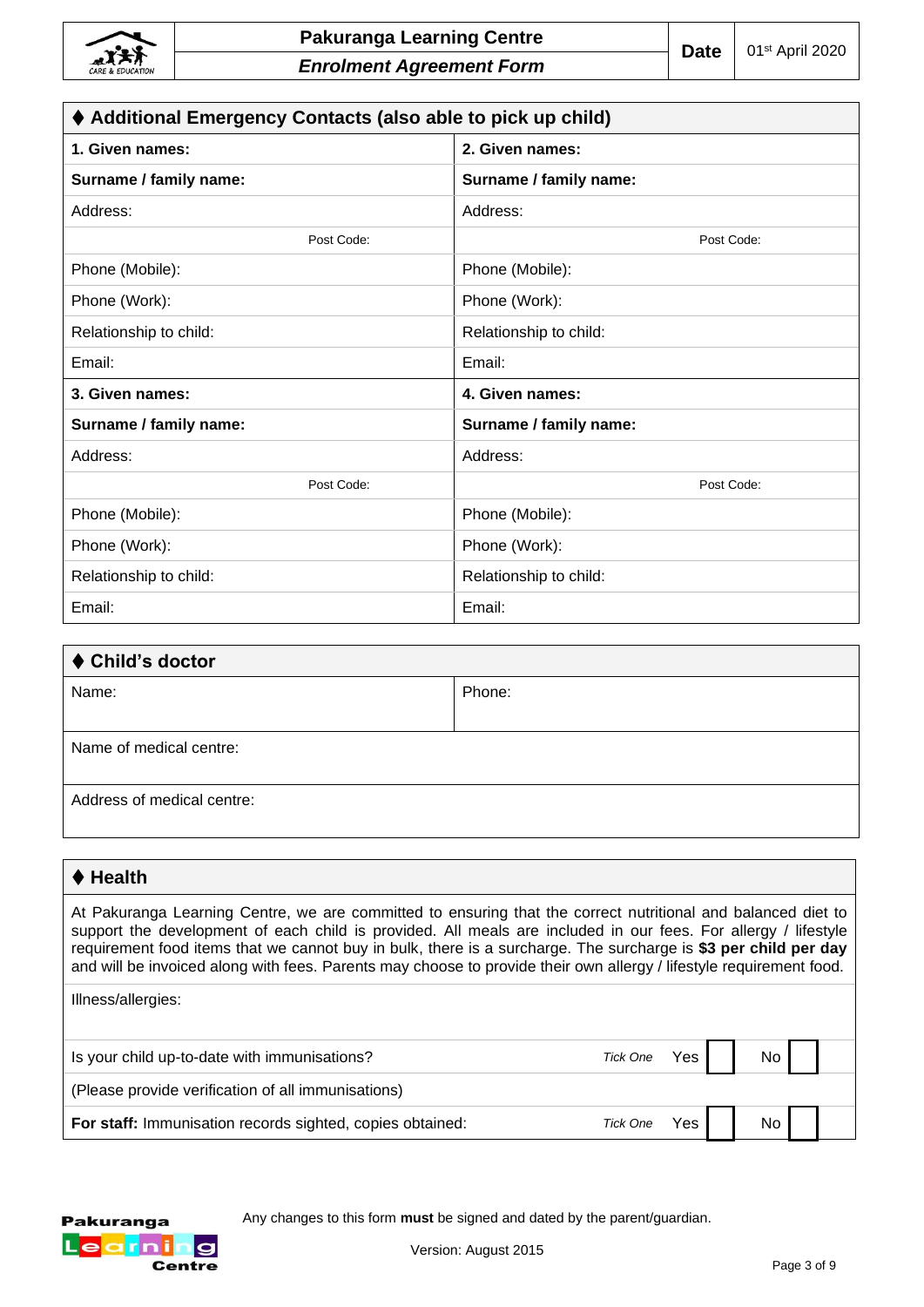

| $\blacklozenge$ Medicine                                                                                                                                                                                                                                                   |    |
|----------------------------------------------------------------------------------------------------------------------------------------------------------------------------------------------------------------------------------------------------------------------------|----|
| <b>Category (i) Medicines</b>                                                                                                                                                                                                                                              |    |
| A category (i) medicine is a non-prescription preparation (such as arnica cream, antiseptic liquid, insect bite<br>treatment) that is not ingested, used for the 'first aid' treatment of minor injuries and provided by the service<br>and kept in the first aid cabinet. |    |
| Do you approve category (i) medicines to be used on your child?<br>Tick One<br>Yes                                                                                                                                                                                         | No |
| Name/s of specific category (i) medicines that can be used on my child, provided by service:                                                                                                                                                                               |    |
| Arnica Cream<br>Savlon Lotion<br>⊔                                                                                                                                                                                                                                         |    |
| <b>Sting Cream</b><br>◻<br>⊔                                                                                                                                                                                                                                               |    |
| Parent/Guardian Signature: _____________________<br>Date: $\sqrt{2}$                                                                                                                                                                                                       |    |
|                                                                                                                                                                                                                                                                            |    |

| Category (ii) medicines are prescription (such as antibiotics, eye/ear drops etc) or non-prescription (such as<br>paracetamol liquid, cough syrup etc) medicine that is used for a specific period of time to treat a specific<br>condition or symptom, provided by a parent for the use of that child only or, in relation to Rongoa Māori (Māori<br>plant medicines), that is prepared by other adults at the service. |
|--------------------------------------------------------------------------------------------------------------------------------------------------------------------------------------------------------------------------------------------------------------------------------------------------------------------------------------------------------------------------------------------------------------------------|
|                                                                                                                                                                                                                                                                                                                                                                                                                          |

I acknowledge that written authority from a parent is to be given at the beginning of each day a category (ii) medicine is to be administered, detailing what (name of medicine), how (method and dose), and when (time or specific symptoms/circumstances) medicine is to be given.

| Parent/Guardian Signature: |  |  |  |  |
|----------------------------|--|--|--|--|
|----------------------------|--|--|--|--|

#### **Category (iii) Medicines**

**Category (ii) Medicines**

To be filled in if your child requires medication as part of an individual health plan, for example for an on-going condition such as asthma or eczema etc and is for the use of that child only.

**For staff:** Individual health plan sighted and a copy taken: *Tick One*: Yes No Name of medicine: Method and dose of medicine: When does the medicine need to be taken: (State time or specific symptoms)

Parent/Guardian Signature: \_\_\_\_\_\_\_\_\_\_\_\_\_\_\_\_\_\_\_\_\_\_\_\_\_\_\_\_\_ Date: \_\_\_\_ /\_\_\_\_ / \_\_\_\_

#### **Illness**

I agree that I will not bring my child to the Centre in the event of sickness or infectious illness. I will notify the centre if my child is not attending due to illness and inform the nature of the illness. I have read and agree to the illness policy.

| Parent/Guardian Signature: |  |
|----------------------------|--|
|----------------------------|--|

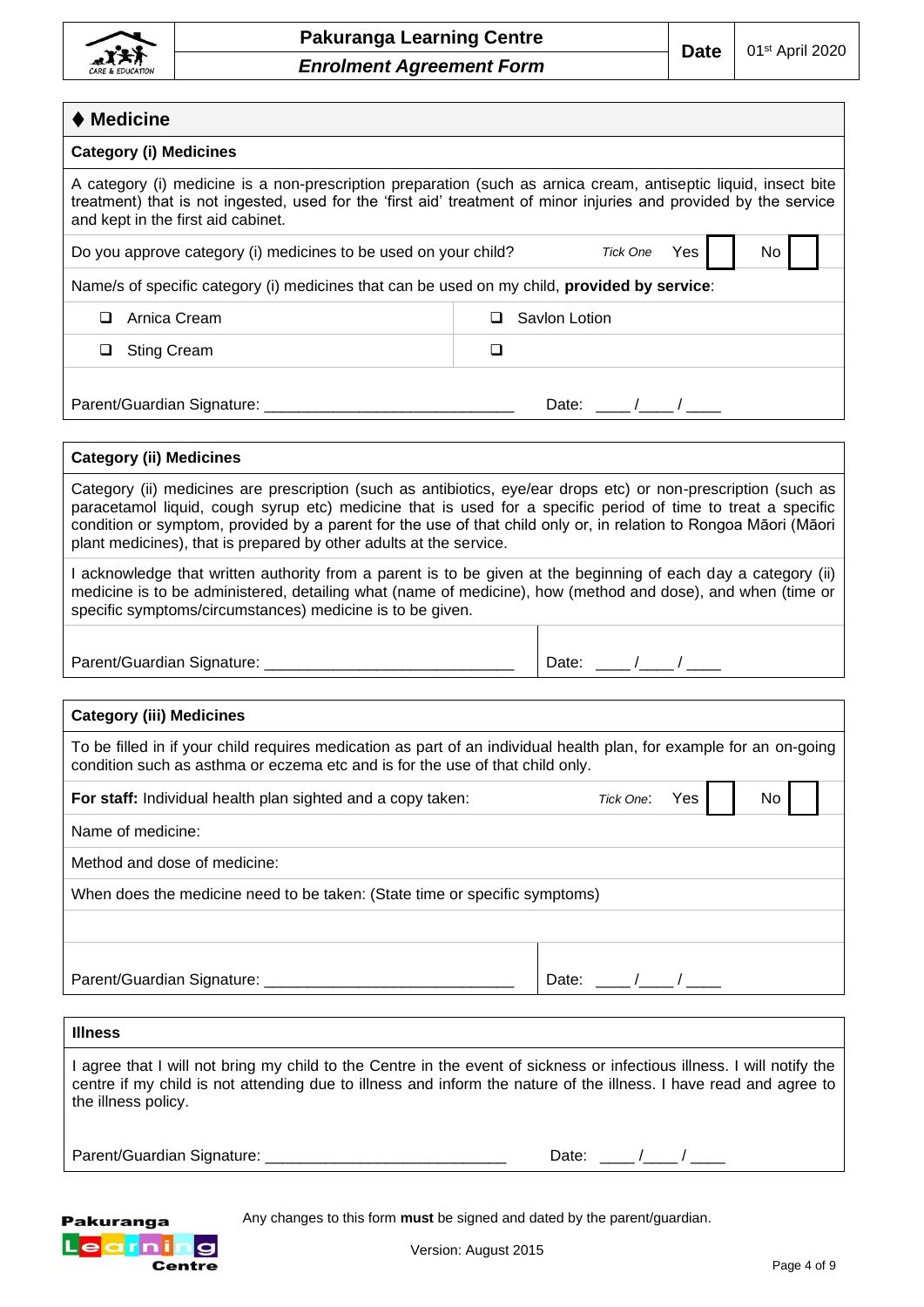

| ♦ Enrolment Details                                                                                                                                                         |        |         |           |             |        |              |
|-----------------------------------------------------------------------------------------------------------------------------------------------------------------------------|--------|---------|-----------|-------------|--------|--------------|
| Date of Enrolment: ___ /___ / ___ Date of Entry: ___ /___ / ___ Date of Exit: ___ /___ /                                                                                    |        |         |           |             |        |              |
| <b>Please Note:</b> 20 Hours ECE is for up to six hours per day, up to 20 hours per week and there is no<br>compulsory fees when a child is receiving 20 Hours ECE funding. |        |         |           |             |        |              |
| Days Enrolled:                                                                                                                                                              | Monday | Tuesday | Wednesday | Thursday    | Friday |              |
| Times Enrolled:                                                                                                                                                             |        |         |           |             |        | Total hours: |
| For 20 Hours ECE fill out boxes below with the hours attested e.g. 6 hours                                                                                                  |        |         |           |             |        |              |
| 20 Hours ECE at this<br>service                                                                                                                                             |        |         |           |             |        | Total hours: |
| 20 Hours ECE at<br>another service                                                                                                                                          |        |         |           |             |        | Total hours: |
|                                                                                                                                                                             |        |         |           | Date: $/$ / |        |              |

| ♦ 20 Hours ECE Attestation                                                                                                                                                                                                                                   |          |       |     |
|--------------------------------------------------------------------------------------------------------------------------------------------------------------------------------------------------------------------------------------------------------------|----------|-------|-----|
| 1. Is your child receiving 20 Hours ECE for up to six hours per day, 20 hours per week at this service?                                                                                                                                                      |          |       |     |
|                                                                                                                                                                                                                                                              | Tick One | Yes I | No  |
| 2. Is your child receiving 20 Hours ECE at any other services?                                                                                                                                                                                               | Tick One | Yes   | No. |
| If yes to either or both of the above, please sign to confirm that:                                                                                                                                                                                          |          |       |     |
| Your child does not receive more than 20 hours of 20 Hours ECE per week across all services.                                                                                                                                                                 |          |       |     |
| Your authorise the Ministry of Education to make enquiries regarding the information provided in the<br>٠<br>Enrolment Agreement Form, if deemed necessary and to the extent necessary to make decisions about<br>your child's eligibility for 20 Hours ECE. |          |       |     |
| You consent to the early childhood education service providing relevant information to the Ministry of<br>٠<br>Education, and to other early childhood education services your child is enrolled at, about the information<br>contained in this box.         |          |       |     |
| Parent/Guardian Signature: ____                                                                                                                                                                                                                              | Date:    |       |     |

### ⧫ **Dual Enrolment Declaration**  I hereby declare that my child **is / is not** enrolled at another early childhood institution at the same times that he/she is enrolled at Pakuranga Learning Centre. Parent/Guardian Signature: \_\_\_\_\_\_\_\_\_\_\_\_\_\_\_\_\_\_\_\_\_\_\_\_\_\_\_\_\_ Date: \_\_\_\_ /\_\_\_\_ / \_\_\_\_

Pakuranga Learning **Centre**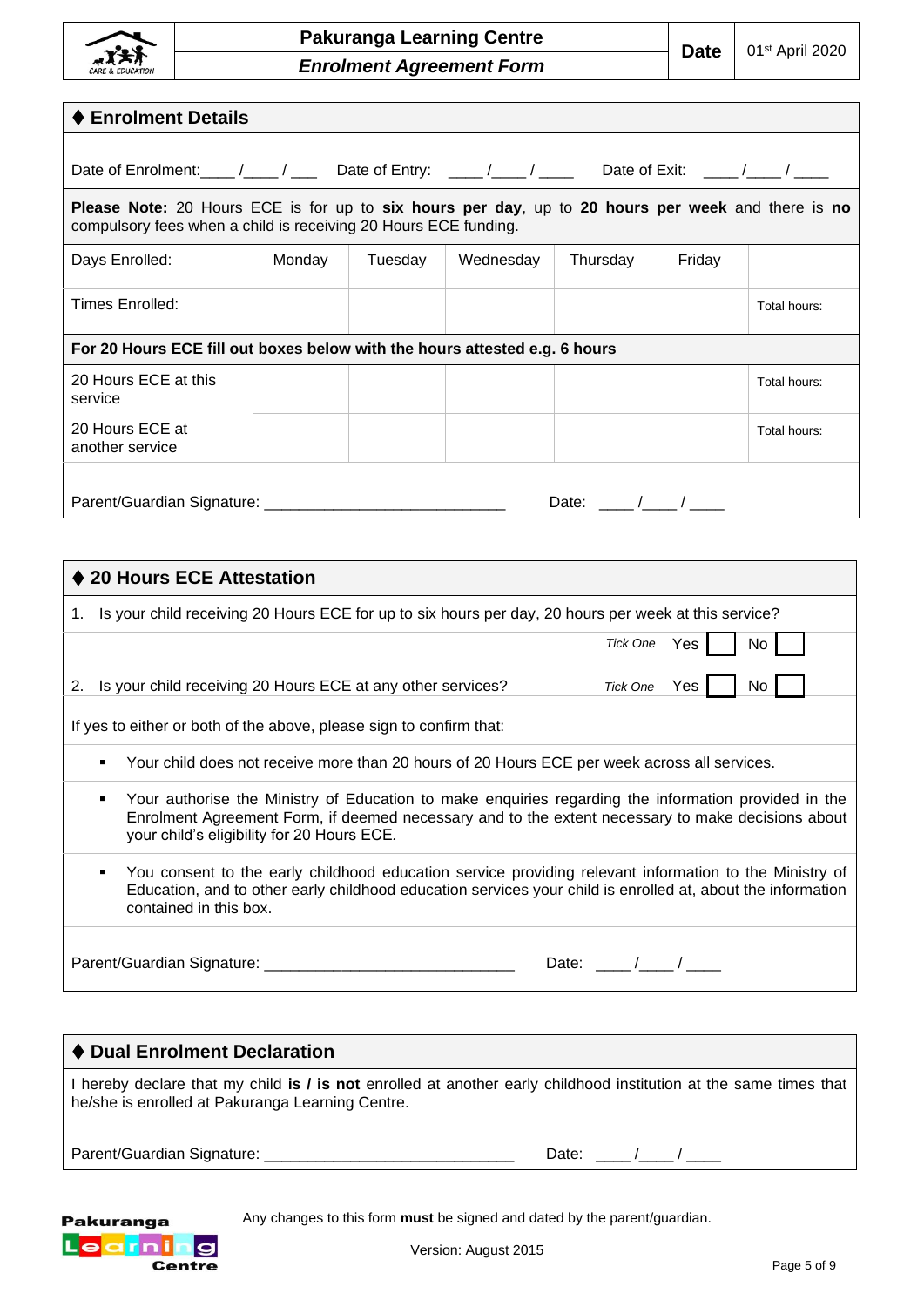#### ⧫ **Statutory Holidays / Term Breaks**

This enrolment agreement is **inclusive** of school term breaks.

Pakuranga Learning Centre is NOT open on any of the following public holidays. Full fees are applicable for any Statutory Holiday that falls on a day when your child would normally attend as the Centre still retains full running costs.

| New Year's Day $\mathbf{x}$ |                           | Easter Monday    | $\boldsymbol{\mathsf{x}}$ | Christmas Day $\mathbf{x}$ |  |
|-----------------------------|---------------------------|------------------|---------------------------|----------------------------|--|
| Day after New Year's Day    | l x                       | ANZAC Day        | X                         | Boxing Day   x             |  |
| Waitangi Day                | $\boldsymbol{\mathsf{x}}$ | Queen's Birthday | X                         | Local Anniversary Day   x  |  |
| Good Friday                 | $\boldsymbol{\mathsf{x}}$ | Labour Day       | x                         |                            |  |

|   | ♦ Required Information for Licensing Purposes                                                                                                                                                                                                                                                                                       |
|---|-------------------------------------------------------------------------------------------------------------------------------------------------------------------------------------------------------------------------------------------------------------------------------------------------------------------------------------|
| ٠ | <b>Excursions:</b>                                                                                                                                                                                                                                                                                                                  |
|   | I give permission for my child to go on local outings / trips where there is a ratio as per the Excursion<br>Policy.                                                                                                                                                                                                                |
|   | Date: $\frac{1}{\sqrt{1-\frac{1}{2}}}$                                                                                                                                                                                                                                                                                              |
| ٠ | Photo/video:                                                                                                                                                                                                                                                                                                                        |
|   | I give permission for my child to have unnamed photos on the Centre website. I give permission for my<br>child to be photographed for the purposes of assessment, planning, evaluation and records kept.                                                                                                                            |
|   |                                                                                                                                                                                                                                                                                                                                     |
|   |                                                                                                                                                                                                                                                                                                                                     |
|   | ♦ Other information                                                                                                                                                                                                                                                                                                                 |
| ٠ | Policy Statement: Pakuranga Learning Centre has a number of policies that set out the procedures that<br>are in place for the care and education of the children who attend. We strongly urge you to read these. The<br>signing of this enrolment agreement form indicates that you will abide by the policies of this service, and |

**• Parent Information Book**: Please ensure you have read the information in the parent handbook as it covers such things as fee details, subsidies that are available to you and ways in which we can help you and your child settle into the service.

Privacy Statement: All personal information on your child will be kept securely and remain confidential.

#### ⧫ **Parent Declaration**

I declare that all the above information is true and correct to the best of my knowledge.

understand how you can have input to policy review.

Parent/Guardian Signature: \_\_\_\_\_\_\_\_\_\_\_\_\_\_\_\_\_\_\_\_\_\_\_\_\_\_\_\_\_ Date: \_\_\_\_ /\_\_\_\_ / \_\_\_\_

#### ⧫ **Service Declaration**

On behalf of Pakuranga Learning Centre, I declare that this form has been checked and all relevant sections have been completed.

Service Provider Signature: \_\_\_\_\_\_\_\_\_\_\_\_\_\_\_\_\_\_\_\_\_\_\_\_\_\_\_\_\_ Date: \_\_\_\_ /\_\_\_\_ / \_\_\_\_

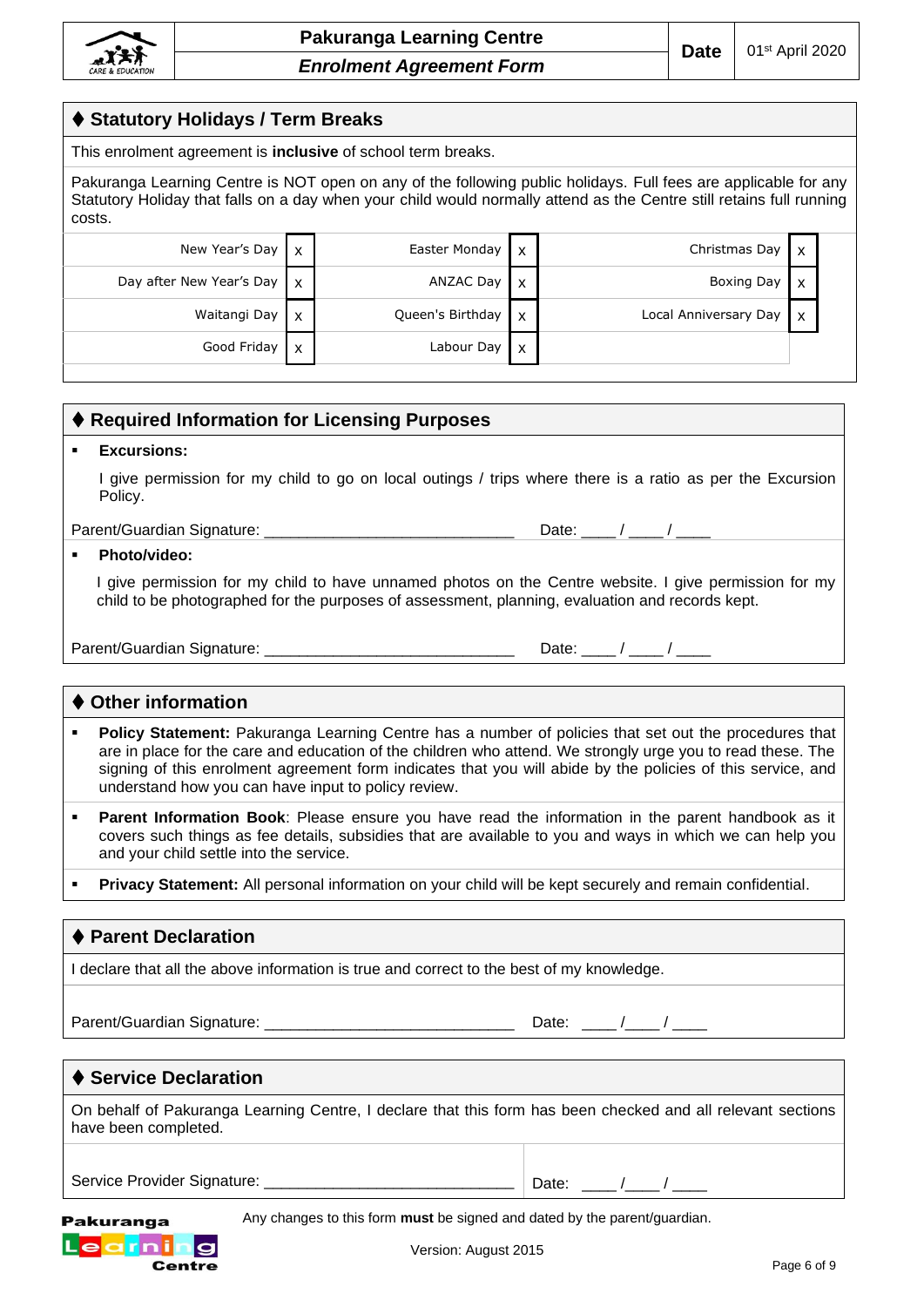

| ♦ Parent / Guardian Agreement                                                                                                                                                                                                                                                    |
|----------------------------------------------------------------------------------------------------------------------------------------------------------------------------------------------------------------------------------------------------------------------------------|
| Please indicate your agreement or otherwise with the items listed below by placing a tick alongside each<br>item in the table, and signing below to confirm your agreement.                                                                                                      |
| I agree that in the event of a medical emergency, the Centre Staff will seek such advice or medical<br>$\Box$<br>care and treatment, contact the ambulance (all charges on parents) as it deems necessary in my<br>child's best interest if unable to contact me                 |
| $\Box$<br>I agree that I will not bring my child to the Centre when they are suffering from any condition that is<br>capable of being transmitted to other children                                                                                                              |
| I give permission for the Centre staff to change my child's soiled or wet clothing and wash the<br>$\Box$<br>soiled child when necessary                                                                                                                                         |
| $\Box$<br>I give permission for my child to go on walks or short outings from the Centre. Details of these walks will<br>be recorded in the daily dairy including who is accompanying the children as per our Excursion Policy                                                   |
| I understand that full fees are still payable when my child is absent for whatever reason and for<br>$\Box$<br>Statutory holidays as explained in the Fees Schedule and Payment Policy                                                                                           |
| $\Box$<br>I understand that fees are to be paid weekly at least 1 week in advance by automatic payment, direct<br>debit or bank debit. Overdue fees trigger the implementation of the Fees Schedule and Payment Policy<br>which includes a 10% penalty on fees overdue by 7 days |
| I understand and agree to pay all costs incurred in the collection of the debt on unpaid or<br>$\Box$<br>overdue fees, such as legal costs, court fees, debt collection commissions etc                                                                                          |
| I understand that the Centre staff are required to observe my child while attending the Centre, record<br>$\Box$<br>these observations and use the observations in programme planning to meet the needs of my child                                                              |
| $\Box$<br>I understand that the Centre staff are required to photograph my child while attending the Centre,<br>display these photographs within the Centre and record in my child's paper and e-portfolio                                                                       |
| $\Box$<br>I understand that from time to time teachers-in-training will observe and photograph my child, and use<br>the observations and photographs in their assignments and placement reports without the child's name                                                         |
| I am responsible for ensuring that my child gets to and from the Centre safely and on time and<br>$\Box$<br>restrained in accordance with road safety regulations                                                                                                                |
| $\Box$<br>I give permission for my child's image to be used on the Centre's website, Facebook, Twitter, Google<br>and print media. I understand that names will not be used alongside any photo                                                                                  |
| $\Box$<br>I have read this agreement together with the Parent Handbook Enrolment Package, and agree to<br>accept the conditions stated there and to abide by all the procedures and policies of the Centre                                                                       |
| I confirm that information supplied on this enrolment form is true and correct, and that all information that<br>$\Box$<br>may have a bearing on the enrolment of my child has been disclosed, whether specifically asked or not                                                 |
| $\Box$<br>I give permission for the teachers to check my child's hair if they suspect my child has headlice                                                                                                                                                                      |
| ♦ Parent/Guardian Agreement Confirmation                                                                                                                                                                                                                                         |

I agree to the items **ticked** above and declare that all the above information is true and correct to the best of my knowledge.

Parent/Guardian Signature: \_\_\_\_\_\_\_\_\_\_\_\_\_\_\_\_\_\_\_\_\_\_\_\_\_\_\_\_\_ Date: \_\_\_\_ /\_\_\_\_ / \_\_\_\_

### ⧫ **Service Declaration**

This above section has been checked and all tick boxes have been filled in.

Service Provider Signature: \_\_\_\_\_\_\_\_\_\_\_\_\_\_\_\_\_\_\_\_\_\_\_\_\_\_\_\_\_ Date: \_\_\_\_ /\_\_\_\_ / \_\_\_\_

Any changes to this form **must** be signed and dated by the parent/guardian.

Pakuranga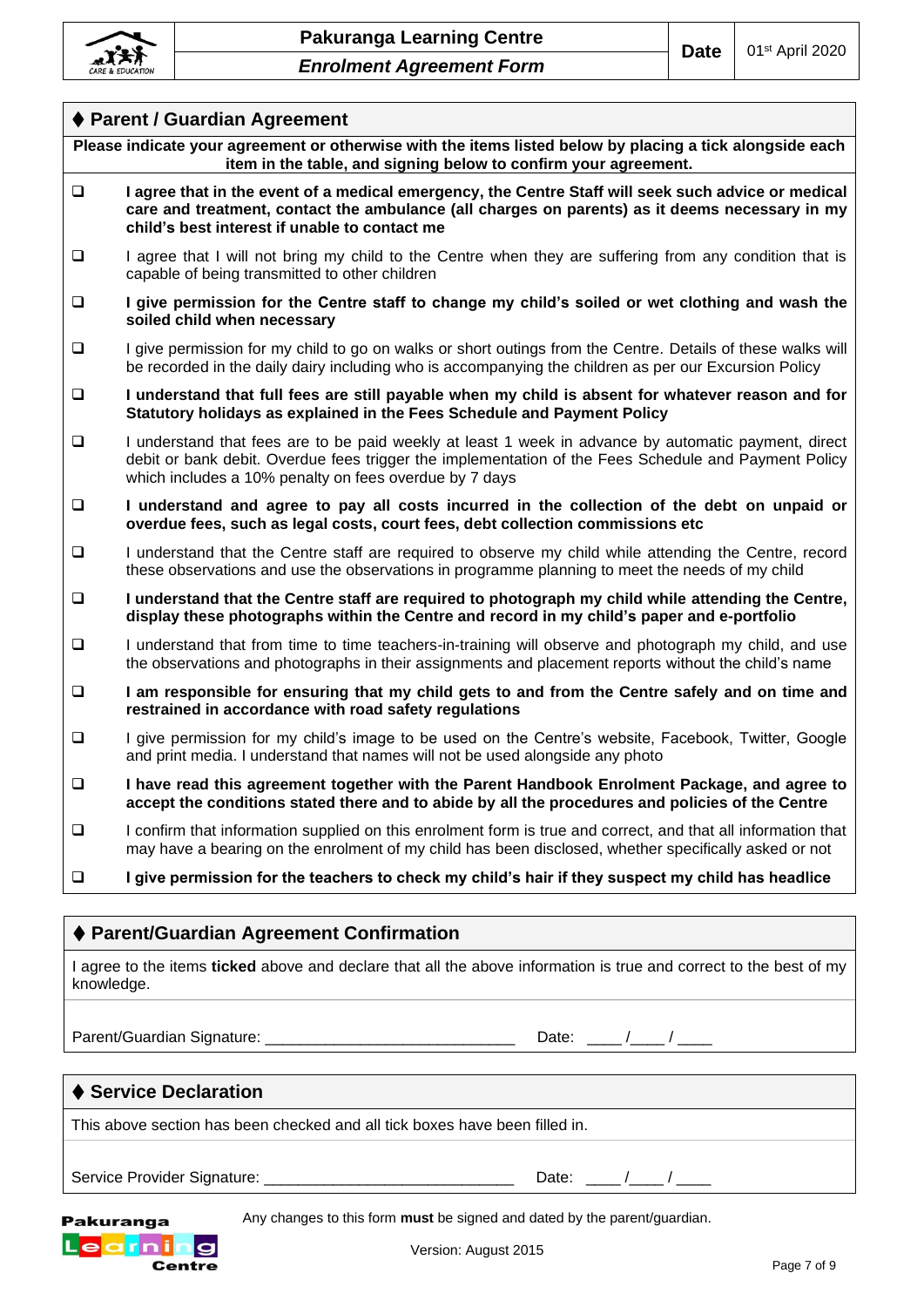

| ♦ Change of Days/Times of Enrolment                                   |         |           |          |        |       |
|-----------------------------------------------------------------------|---------|-----------|----------|--------|-------|
| Effective Date of Change: ___/__/___/                                 |         |           |          |        |       |
| Monday                                                                | Tuesday | Wednesday | Thursday | Friday |       |
|                                                                       |         |           |          |        | Total |
| For 20 Hours ECE fill out boxes below                                 |         |           |          |        |       |
|                                                                       |         |           |          |        |       |
|                                                                       |         |           |          |        |       |
| Date: $/$ /                                                           |         |           |          |        |       |
|                                                                       |         |           |          |        |       |
| ♦ Change of Days/Times of Enrolment                                   |         |           |          |        |       |
| <b>Effective Date of Change:</b><br>$\frac{\frac{1}{2}}{\frac{1}{2}}$ |         |           |          |        |       |
| Monday                                                                | Tuesday | Wednesday | Thursday | Friday |       |
|                                                                       |         |           |          |        | Total |
| For 20 Hours ECE fill out boxes below                                 |         |           |          |        |       |
|                                                                       |         |           |          |        |       |

| 20 Hours ECE at this<br>service    |  |  |  |
|------------------------------------|--|--|--|
| 20 Hours ECE at another<br>service |  |  |  |
|                                    |  |  |  |

| Parent/Guardian Signature: |  |
|----------------------------|--|
|                            |  |

Date:  $\underline{\qquad \qquad }$ 

| ♦ Change of Days/Times of Enrolment            |        |         |           |          |        |       |
|------------------------------------------------|--------|---------|-----------|----------|--------|-------|
| <b>Effective Date of Change:</b><br>$\sqrt{1}$ |        |         |           |          |        |       |
| Days Enrolled:                                 | Monday | Tuesday | Wednesday | Thursday | Friday |       |
| Times Enrolled:                                |        |         |           |          |        | Total |
| For 20 Hours ECE fill out boxes below          |        |         |           |          |        |       |
| 20 Hours ECE at this<br>service                |        |         |           |          |        |       |
| 20 Hours ECE at another<br>service             |        |         |           |          |        |       |
|                                                |        |         |           |          |        |       |
| Parent/Guardian Signature:<br>Date:            |        |         |           |          |        |       |